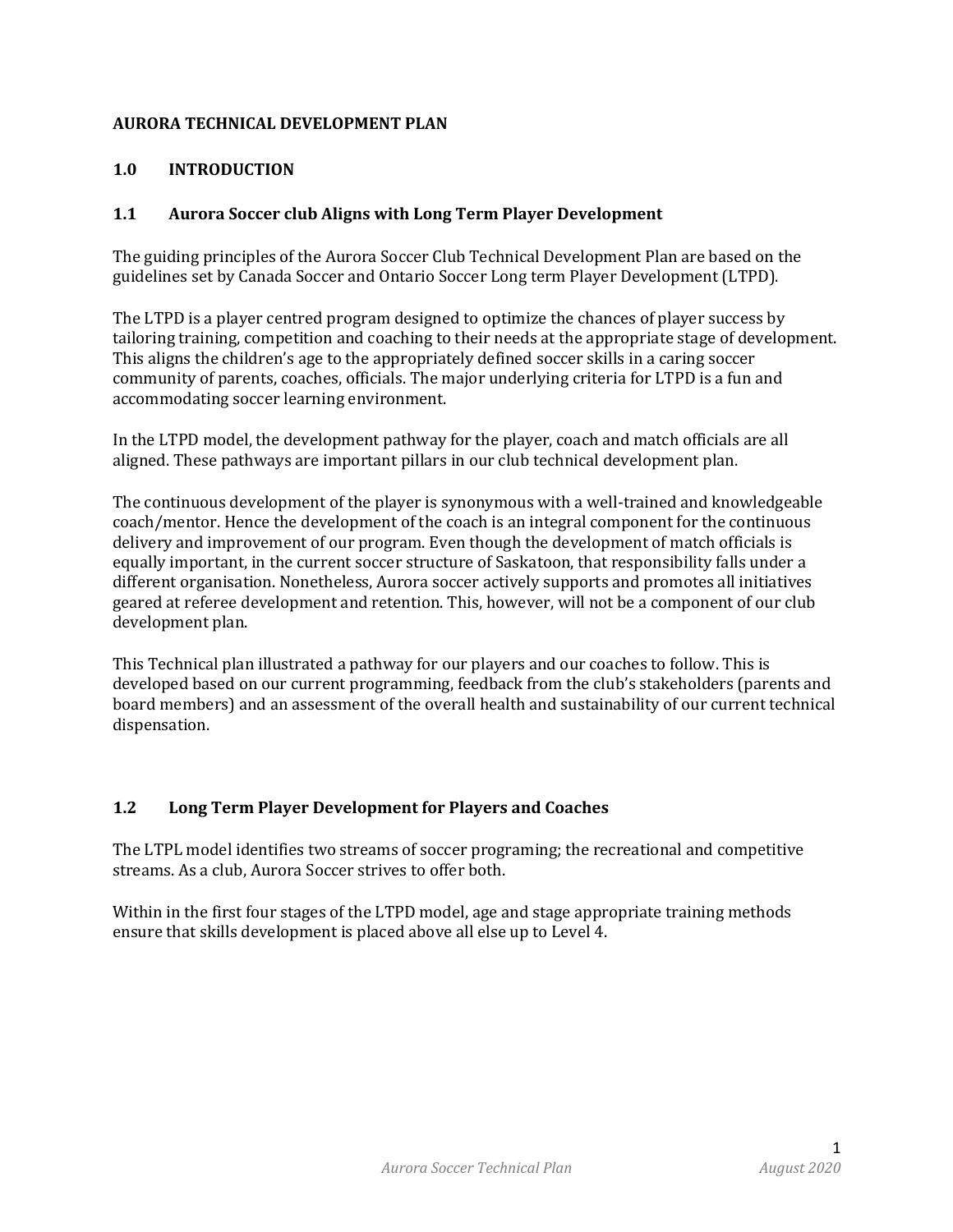|                                                                                                                  |                                                                                | <b>CANADA SOCCER PLAYER PATHWAY</b>                                                                             |                                          |                                                                                                               |                                                  |
|------------------------------------------------------------------------------------------------------------------|--------------------------------------------------------------------------------|-----------------------------------------------------------------------------------------------------------------|------------------------------------------|---------------------------------------------------------------------------------------------------------------|--------------------------------------------------|
| <b>SENIOR</b><br><b>SOCCER FOR LIFE</b><br>Community<br><b>SENIOR</b>                                            | <b>SENIOR</b><br><b>SOCCER FOR LIFE</b><br><b>Competitive</b><br><b>SENIOR</b> | <b>SENIOR</b><br><b>TRAIN TO COMPETE</b><br>7<br><b>Performance Leagues</b><br>UNIVERSITY & COLLEGE             | 5                                        | <b>SENIOR</b><br><b>TRAIN TO WIN</b><br>Excellence<br>SENIOR NATIONAL TEAMS<br>PROFESSIONAL SOCCER            | 6                                                |
| YOUTH<br>SOCCER FOR LIFE<br>Community<br>1113-1118                                                               | YOUTH<br>SOCCER FOR LIFE<br>7<br><b>Competitive</b><br>U13-U18                 | <b>YOUTH</b><br>7<br><b>TRAIN TO TRAIN</b><br><b>Development Leagues</b><br>LATE STAGE<br><b>TRAIN TO TRAIN</b> | 4                                        | YOUTH<br><b>TRAIN TO COMPETE</b><br><b>Excellence</b><br>PROFESSIONAL CLUB ACADEMY<br><b>LEARN TO COMPETE</b> | 5<br>U17/U20 NATIONAL TEAM EXCEL PROGRAM         |
| <b>GRASSROOTS</b><br><b>LEARN TO TRAIN</b><br><b>Physical Literacy</b><br><b>JB-UT1 FEMALE &amp; U9-UT2 MALI</b> | <b>DEDICATED</b><br><b>PLAYER PROGRAM</b>                                      | <b>Development Leagues</b><br><b>EARLY STAGE</b>                                                                | 4<br>3<br><b>SKILL</b><br><b>CENTRES</b> | <b>Excellence</b><br>U15 NATIONAL TEAM EXCEL PROGRAM<br>PROFESSIONAL CLUB ACADEMY                             | 4.5<br>LONG TERM PLAYER DEVELOPMENT              |
| <b>FUNDAMENTAL</b><br><b>Physical Literacy</b><br>U6-U8 FEMALE & U6-U9 MALE                                      |                                                                                |                                                                                                                 | $\overline{2}$                           | 1<br><b>ACTIVE START</b><br>$\overline{2}$<br><b>FUNDAMENTALS</b>                                             | LEARN TO COMPETE<br>4.5<br>5<br>TRAIN TO COMPETE |
| <b>ACTIVE START - FIRST KICKS</b><br><b>Physical Literacy</b><br><b>U4-U6 FEMALE &amp; MALE</b>                  |                                                                                |                                                                                                                 | 4                                        | R<br>LEARN TO TRAIN<br>4<br>TRAIN TO TRAIN                                                                    | <b>TRAIN TO WIN</b><br>6<br>7<br>SOCCER FOR LIFE |

#### Figure 1.1 Canada Soccer's long-term player development pathway with numbered age appropriate development curriculum targets

## 1.2.1 Aurora Approach to Learn to Train and FUNdamental

The design of sessions and emphasis for U11 and under, is to focus on core competencies and the developmental needs of children and not on player selection based on perceived skill for competition models that encourage and reward player recruitment over player development.

- i. There is no tearing in the FUNdamental level, allowing for club wide training.
- ii. The use of the preferred training model at this age allows for equal access of all players to coaching from the more experienced coaches.

Even though there is a tearing system to allow for appropriate competition across the city at Learn to Train. Aurora alwayssubmits minimum team sizes at these ages to allow for upward movement of players

#### **1.3 Coach Development**

All of the coaches in Aurora have the minimum training required by CSA and implemented by the Saskatoon Youth Soccer Inc (SYSI). These community stream workshops are offered several times in a year.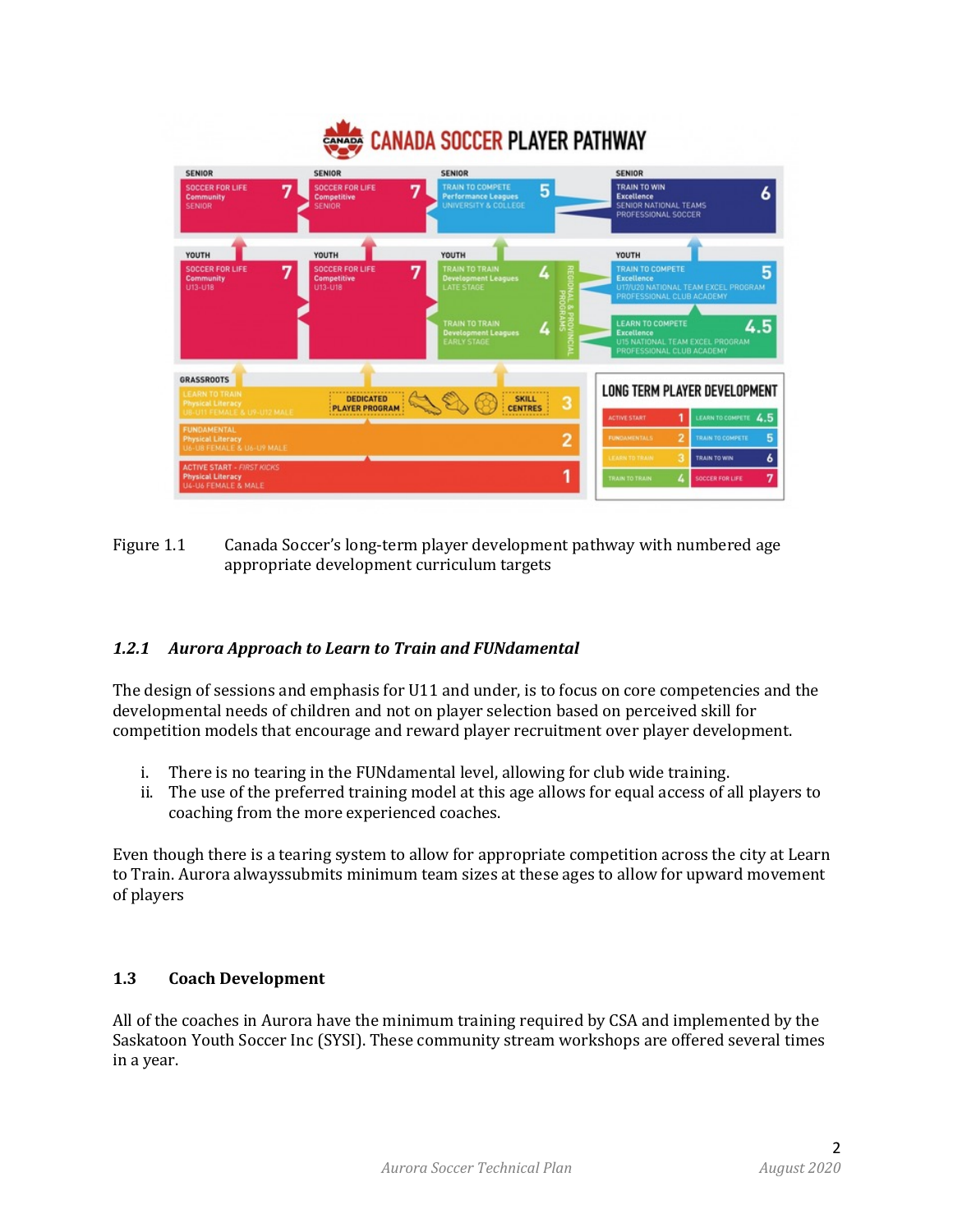

Figure 1.2 Canada Soccer's Coach development pathway aligned with the long-term player development. 

## *1.3.1 Community Stream*

The four Community Sport Stream workshops (based on Stages 1, 2, 3, and 7) of the LTPD Model. The first three workshops, Active Start, FUNdamentals, and Learn to Train, deal with soccer training and the importance of physical literacy for players up to 12 years of age. The fourth workshop, Soccer for Life, focuses attention on working with players between the ages of 13 through to adult recreational soccer.

# *1.3.2 Licensing Stream*

The Licensing Stream is aimed at those who are more serious about their coaching development and requires that coaches reach a minimum standard of competence in a practical coaching environment. Each coach is, therefore, formally evaluated and graded by Staff Evaluators at each stage of the process. This process begins with the C Licence. From there, coaches may enter the B Licence Program (which includes the B Licence Part 1 and B Licence Part 2), the Children's Licence stream, or the Youth Licence stream. It is aimed at coaches working with players in an environment where performance is a critical factor in successful coaching.

i. Aurora Soccer will continue to encourage and fully fund (both the registration and other costs) coaches who pursue advanced coaching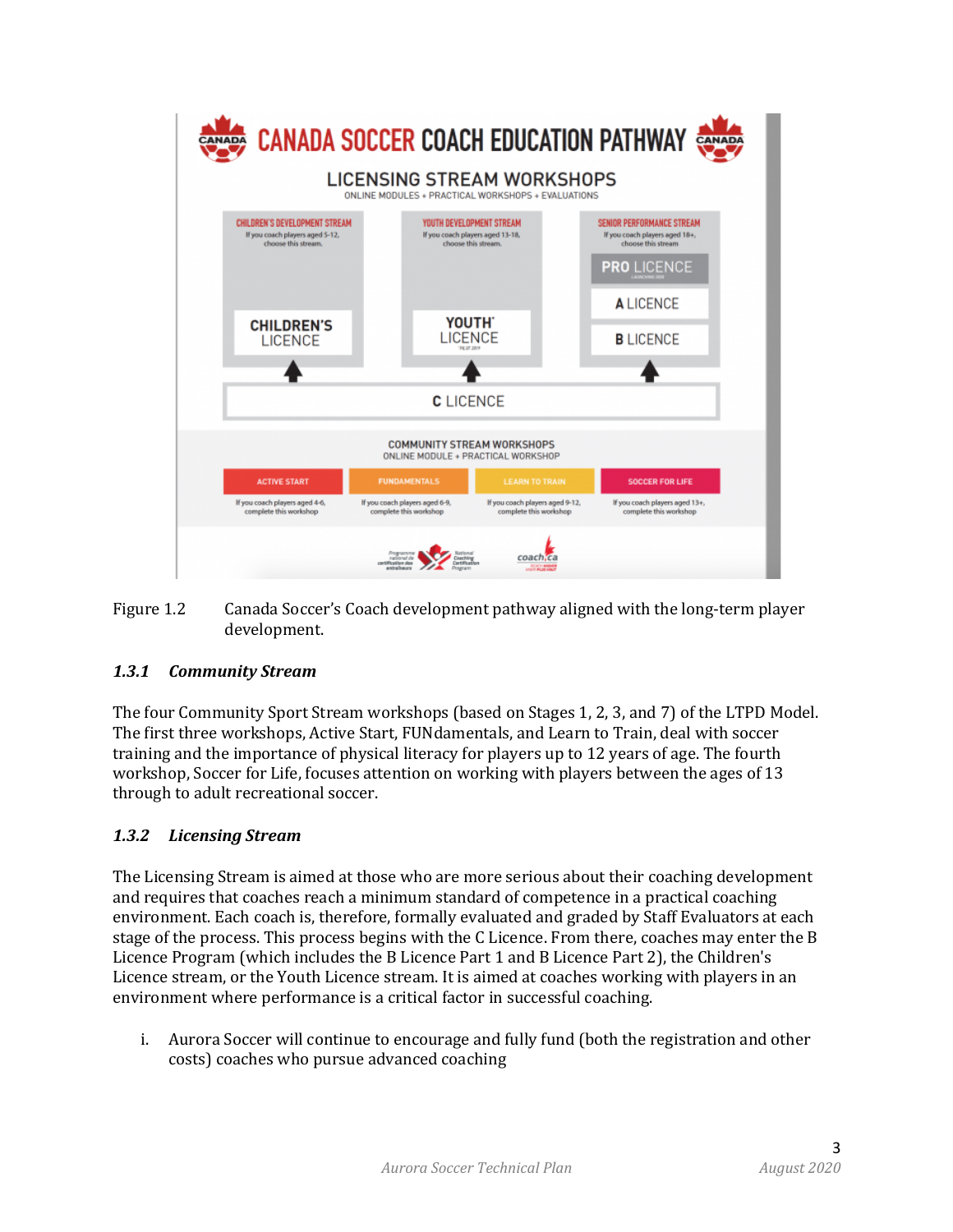- ii. Aurora will additionally encourage female coaches to take these courses with additional bursary. This is to help bridge the current gap/lack of female coaches for our competitive stream (PSL teams).
- iii. Aurora is exploring funding to compensate licensed coaches in order to motivate and retain them. These are also outlined in Coach Development.

Sports Science is included as an important aspect for the club and the well-being of the players.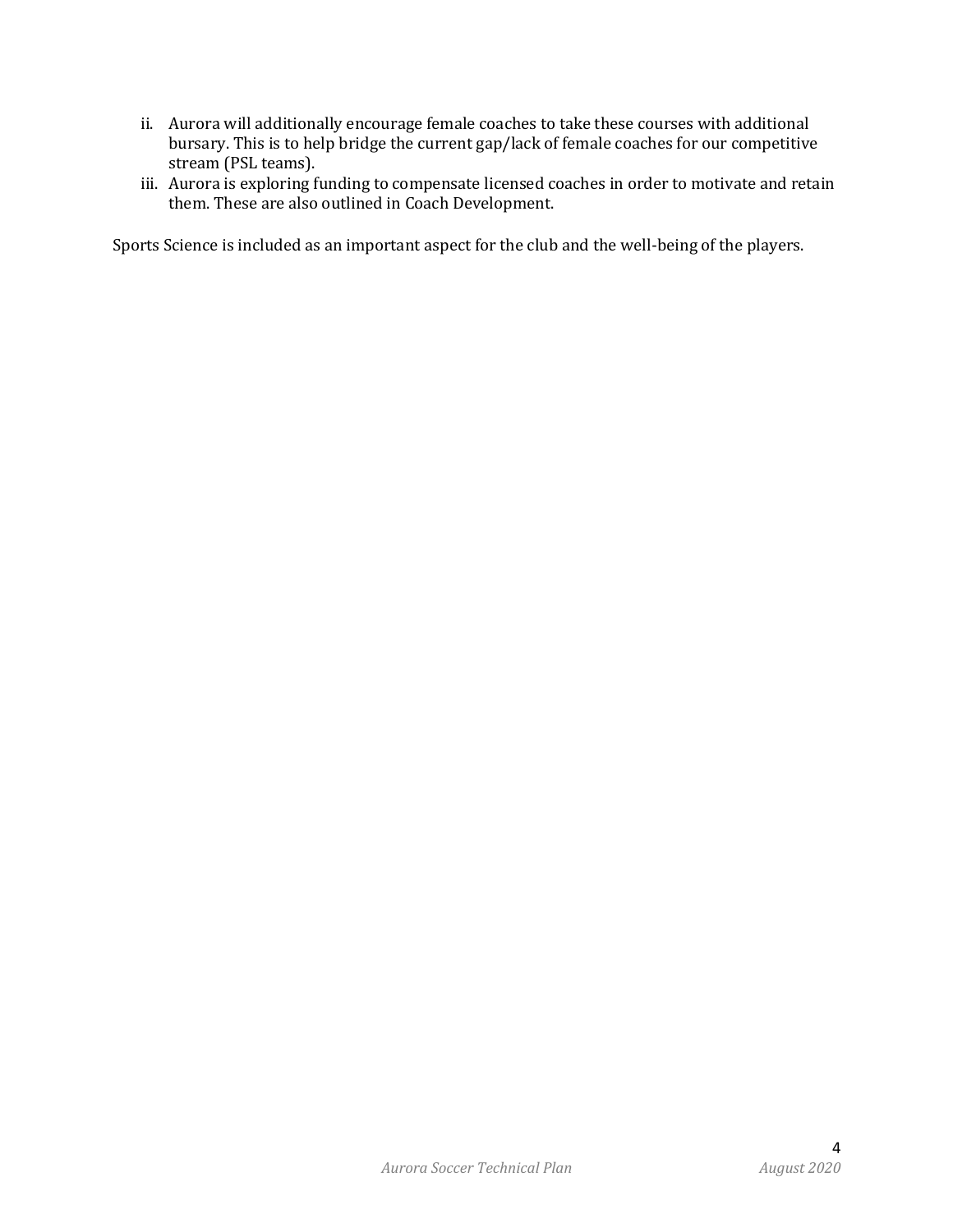## **2.0 AURORA PROGRAM OVERVIEW AND BACKGROUND**

## **2.1 Current Program offerings**

## *2.1.1 Recreational Soccer League*

Aurora is one of five clubs that formed the Saskatoon Youth Soccer inc. (SYSI). The main objective of SYSI is to allocate space to each club in the Saskatoon Soccer Centre, organize and run a league for the member clubs. SYSI offers Mini and Youth Soccer.

Mini Soccer is defined to include U7, and U9 programs. In accordance with the LTPD pathway, the focus is on FUN and enjoyment of the game. As such, no standings are kept and there are no assigned referees at this level of play. To develop and retain players, Aurora, like other clubs, offer an additional training session per week for our athletes.

Youth Soccer is defined as the U11 through U19 soccer programs. Even though the league is a recreational league, it is structured to allow for appropriated competition (tiering within each age group) with standings (excluding U11).

## *2.1.2 Biweekly Technical Sessions*

For continuous coach and player development, technical sessions are organized and run by the TD for all teams twice a month. Both athletes and coaches are expected to participate in these sessions. Coaches are encouraged to give input on the themes for these sessions, with the expectation of sharing and learning from the sessions delivered by the TD.

Goalkeeper specific training sessions are opened to all within the club. These sessions are offered twice a month and lead by a trained goalkeeping coach.

## *2.1.3 Accelerated Development Academy (ADA)*

The Accelerated Development Academy is a program designed to give extra technical sessions to athletes and runs from October through March. Two groups have been identified in 2019/2020 season (U11 and U15 groups). The success of this program is not obvious considering the amount of money and coaching resources as opposed to the enrolment.

#### *2.1.4 Summer Camps*

Program is a six-week program (August-September), held at the Aurora assigned summer practice field, for ages.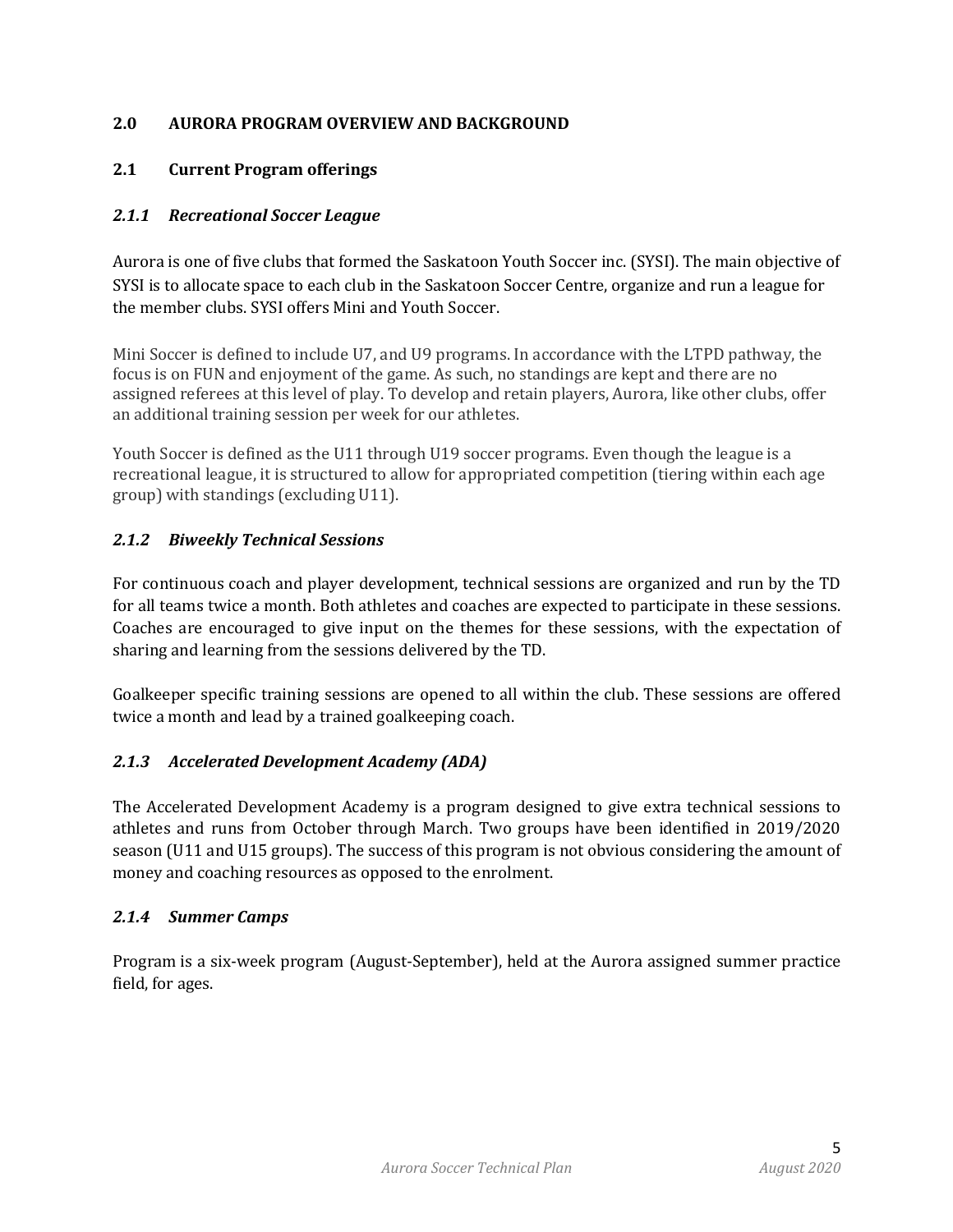## *2.1.5 Competitive Soccer*

Players ages U13-19. Competitive Soccer includes teams and programs that are based on player evaluations and competitive try-outs. Aurora's competitive soccer is played in the summer only. Each year Aurora soccer puts in a minimum of two competitive teams (U13 boys and Girls teams) in the provincial soccer league (PSL).

# **2.2 Technical Structure**

The technical structure of the club (Figure 2.1) will be led by the director of player and coach development as shown below. A technical committee comprising of the director of coach and player development, the technical director, technical coordinator and the head coaches, and additional members where necessary will oversee the various components of the technical plan.



Figure 2.1 Technical hierarchy and working chart for club

The teams within Aurora are coached by volunteer coaches. The number of coaches varies from year/season and typically falls in the range of 32-40 coaching spots per season. These coaches are all mandated to obtain the very minimum of training/certification mandated by SYSI. The table below outlines the number of coaches in each category currently within the club. Coaches with multiple levels of certification are countered in each category.

Also included is the projected budget coach certification in the  $2020/21$  budget year.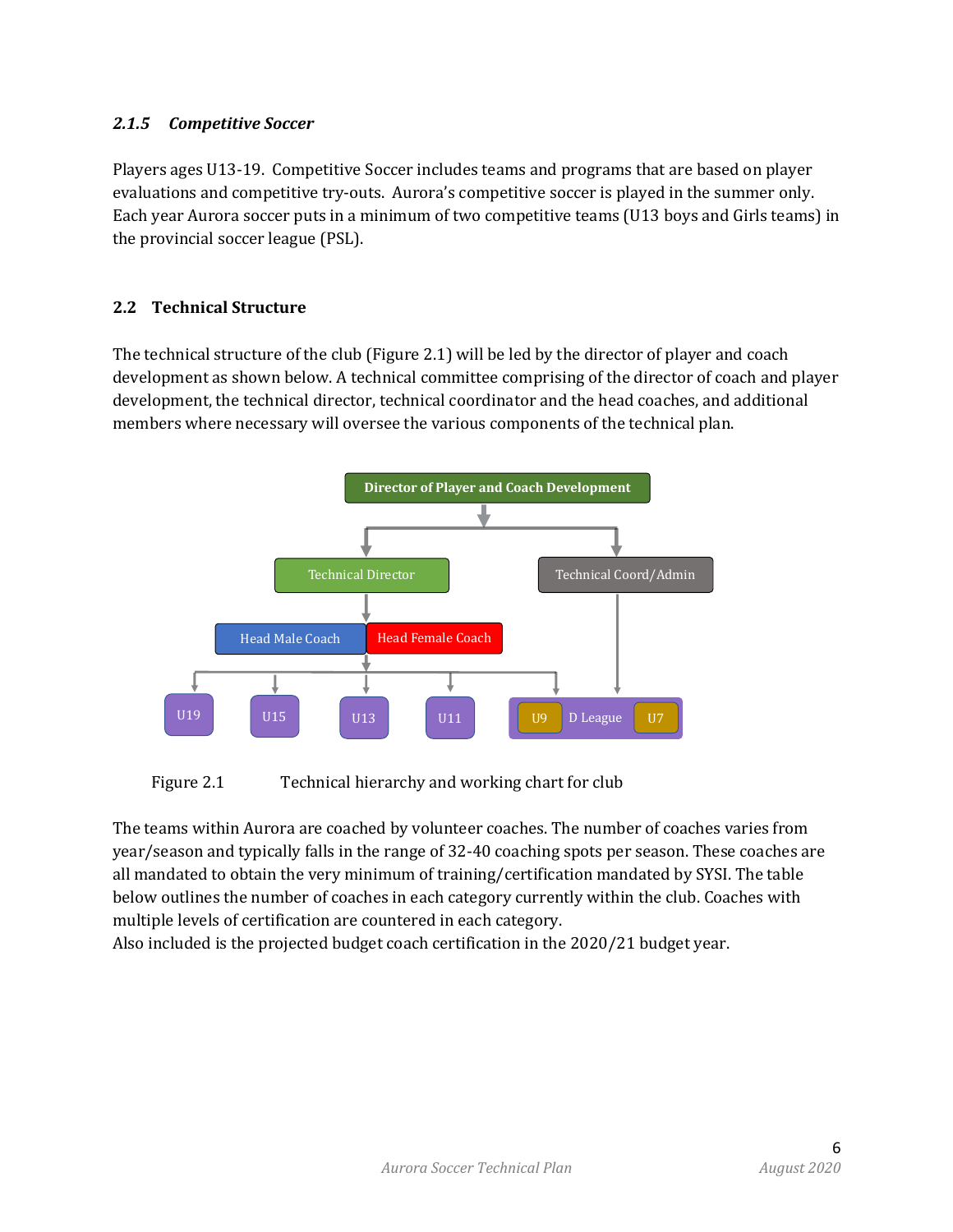| Training/Certification       | <b>Crrent Coaches</b><br>2019 | <b>Predicted Numbers</b><br>2020/2021 | Certification<br><b>Budget</b> |
|------------------------------|-------------------------------|---------------------------------------|--------------------------------|
| <b>Active Start</b>          | 20                            | 20                                    | \$                             |
| Fundamentals                 | 20                            | 20                                    | \$                             |
| Learn to train               | 15                            | 15                                    | \$                             |
| Soccer for life              | 15                            | 15                                    | \$                             |
| C license Trained            | 3                             | 6                                     | \$<br>2,000.00                 |
| C license Certified          | 5                             | 7                                     | \$<br>1,000.00                 |
| Children's License Trained   | $\overline{2}$                | $\overline{2}$                        | \$                             |
| Children's License Certified | $\theta$                      | $\overline{2}$                        | \$                             |
| Youth License Trained        | $\theta$                      | 3                                     | \$<br>1,500.00                 |
| Youth License Certified      | $\mathbf{0}$                  | $\boldsymbol{0}$                      | \$                             |
| <b>B1 Trained</b>            | 4                             | 6                                     | \$<br>2,000.00                 |
| <b>B1 Certified</b>          | 1                             | 4                                     | \$<br>600.00                   |
| <b>B2 Trained</b>            | 1                             | $\overline{a}$                        | \$<br>600.00                   |
| <b>B2 Certified</b>          | 1                             | 1                                     | \$                             |
| License A                    | $\Omega$                      | $\Omega$                              | \$                             |
| TD Diploma                   | $\theta$                      | 1                                     | \$                             |
| <b>TOTAL</b>                 |                               |                                       | \$<br>7,700.00                 |

## **2.3 Evaluation of Current Program Offering**

A Strengths, Weaknesses, Opportunities and Threats (SWOT) analysis is another way of assessing Aurora Soccer's current overall health. Strengths and Weaknesses should be thought of primarily as internal to the organization. Opportunities and Threats are influencing factors that may come to the organization externally. By addressing the good and bad, both internal and external, the Aurora board is able to use the SWOT analysis to set priorities and plan for the future. The outcome of this analyses form the basis for our action items defined for the year.

|  |  | Internal factors to be managed include Strengths and Weaknesses. |
|--|--|------------------------------------------------------------------|
|  |  |                                                                  |

| <b>Strengths</b>                                     |                                                  |  |  |  |
|------------------------------------------------------|--------------------------------------------------|--|--|--|
| Dedicated volunteer coaches, board, and<br>$\bullet$ | Large volunteer base<br>$\bullet$                |  |  |  |
| club members                                         | Talented and competitive players<br>$\bullet$    |  |  |  |
| Guaranteed competition<br>$\bullet$                  | Program offerings for young players<br>$\bullet$ |  |  |  |
| Administrative structure working well<br>$\bullet$   | Program alumni return to help<br>$\bullet$       |  |  |  |
| Low cost of operations and fees<br>$\bullet$         | Large well marketed and attended<br>$\bullet$    |  |  |  |
| Facilities in place<br>$\bullet$                     | tournaments                                      |  |  |  |
| Quality equipment                                    | Membership guaranteed by zoning<br>$\bullet$     |  |  |  |
| Good player assessments                              | structure                                        |  |  |  |
|                                                      |                                                  |  |  |  |

#### *Weaknesses*

• Marketing not developed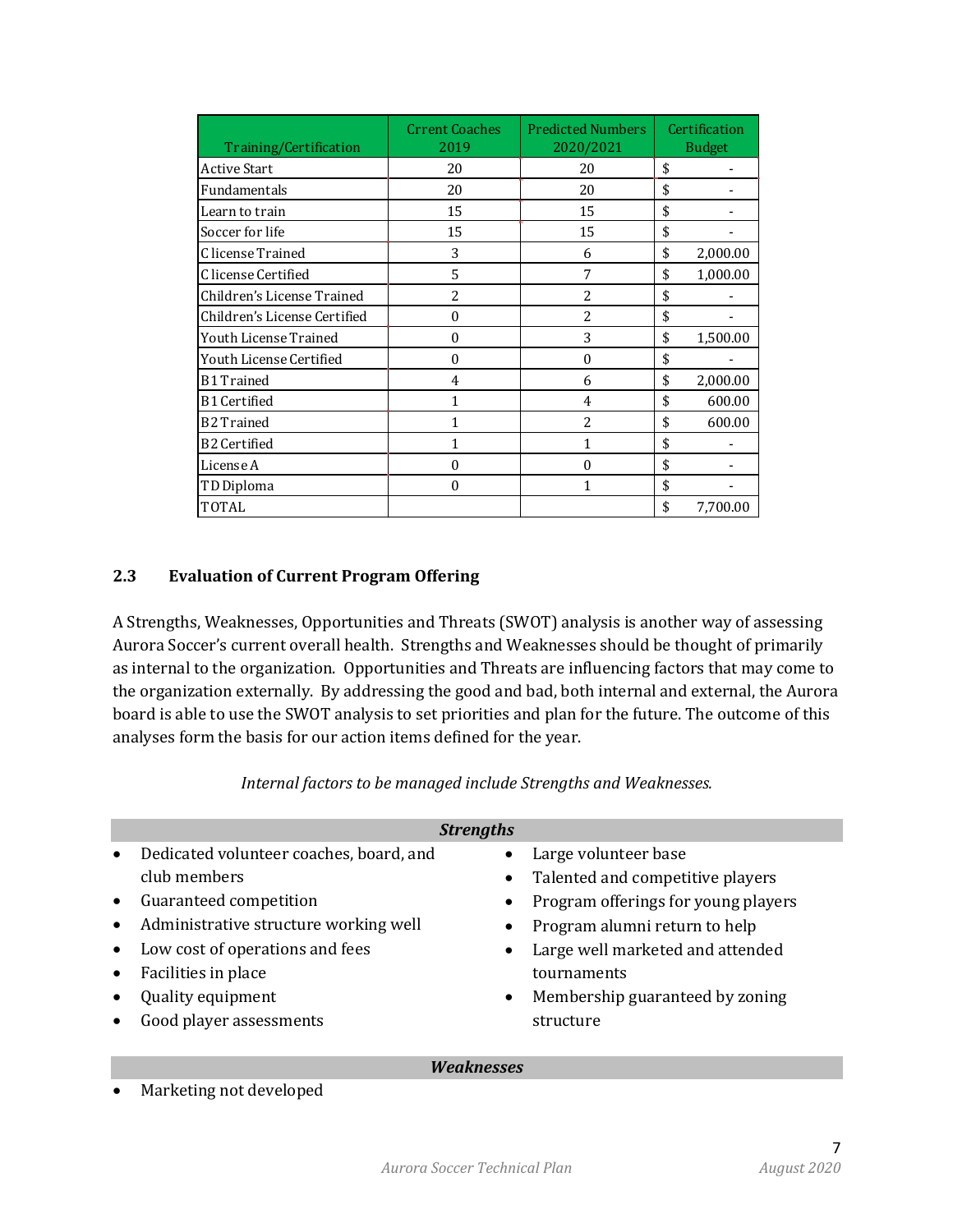- Need a common message- (marketing, communication)
- Poor player transitions from recreation to competitive league (dropouts)
- Growing pains
- No club development plan
- Key people leaving
- Lack of an annual technical plan
- Ongoing player assessment
- Program curriculum
- Pathway for advanced players

• Demographics and Population -

Expanding and new catchment areas within zone (Aspen Ridge, Britton etc)

• Funding opportunities for programs • Program alumni return to help

• No technical plan

• Media coverage

- Committees as defined in policies and procedures manual not functional
- *External factors to be managed include Opportunities and Threats. Opportunities*
- Develop an Annual Program
- Club curriculum
- Recruit paid coaches to increase retention
- Implement clubs coach education program
- Partnership with other clubs/academies
- Establish sponsorships with businesses
- Growth to support paid staff by program

# *Threats*

- Non zoned soccer academies competing
- Change in geographical zoning due to club licensing
- Poor economy
- Community soccer program
- Budget questions, uncertainty
- Rezoning to take away established communities
- Other youth sports programs

*Aurora Soccer Technical Plan August 2020*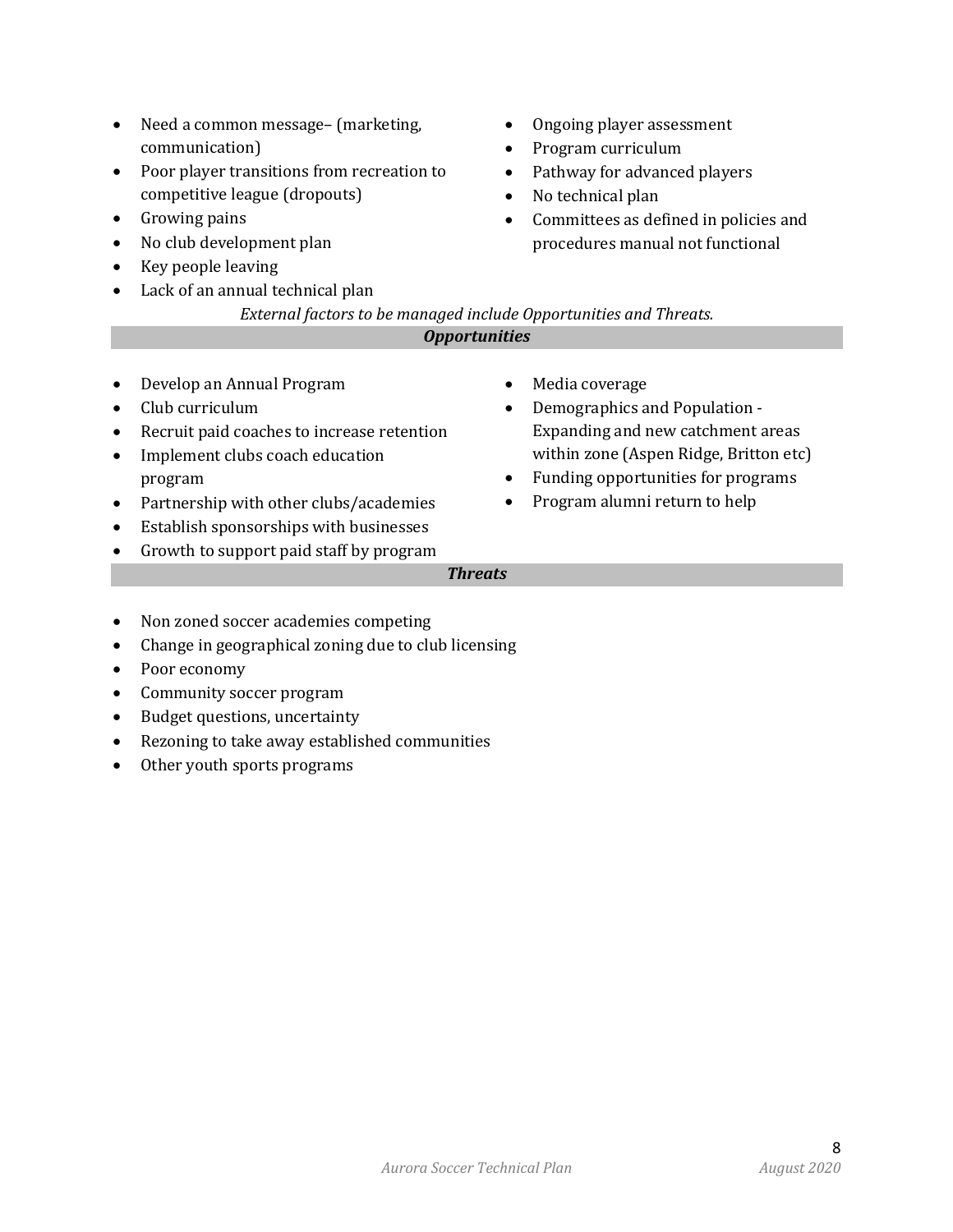#### **3.0 CLUB DEVELOPMENT ITEMS**

The actionable items from the SWOT analysis, and input from board members form the basis for the recommended key performance indicators below. To implement the KPI's captured in sections 3.1 and 3.2, an annual technical calendar is required.

## **3.1 Player Development**

A key component of implementing a unified club technical model includes the development of appropriate curriculum for each LTDP developmental point.

| PLAYER ATTRACTION                                      | <b>OBJECTIVE</b>                                                                            | <b>ACTION</b>                                                                                                   | PERSON IN CHARGE                               |
|--------------------------------------------------------|---------------------------------------------------------------------------------------------|-----------------------------------------------------------------------------------------------------------------|------------------------------------------------|
| Attract more players from<br>schools within our cities | year                                                                                        | To attract 30-50 new players per Help run the end of the year parties and<br>promote our programs there.        | Technical Coordinators                         |
| Offer Multiple programs for<br>flexibility             | To attract more players<br>interested in futsal                                             | Have a futsal program and an indoor<br>soccer program during the winter.                                        | <b>Technical Director</b>                      |
| Use social media to promote our<br>programs            | To attract players that are new<br>to the area                                              | Instagram, Twitter & Facebook.<br>Recruit social media savy parents to<br>help run Aurora social media handles. | Director of Communication                      |
| School Outreage Program                                | To attract players that are new<br>to the area                                              | Visit all schools in the zone to sell<br>soccer as a safe and fun sport                                         | <b>Technical Director</b>                      |
| Have certified and experienced<br>coaches              | For coaches to have<br>certifications or should be in the<br>process of doing their courses | Pay for the courses                                                                                             | <b>Technical Director</b>                      |
| PLAYER RETENTION                                       | <b>OBJECTIVE</b>                                                                            | <b>ACTION</b>                                                                                                   | PERSON IN CHARGE                               |
| Get feedback from<br>parents/players                   | Retain at least 90% of our<br>players                                                       | Meet with parents from the club after<br>season ends and send end of season<br>surveys                          | <b>Technical Committee</b>                     |
| Players that left or are thinking<br>ofleaving         | Try to get them back                                                                        | Speak to the parents and the player to<br>try and figure out a solution.                                        | Technical<br>Director/Technical<br>Coordinator |
| Have certified and experienced<br>coaches              | Coaches should have<br>certifications or should be in the<br>process of doing their courses | Pay for the courses                                                                                             | <b>Technical Director</b>                      |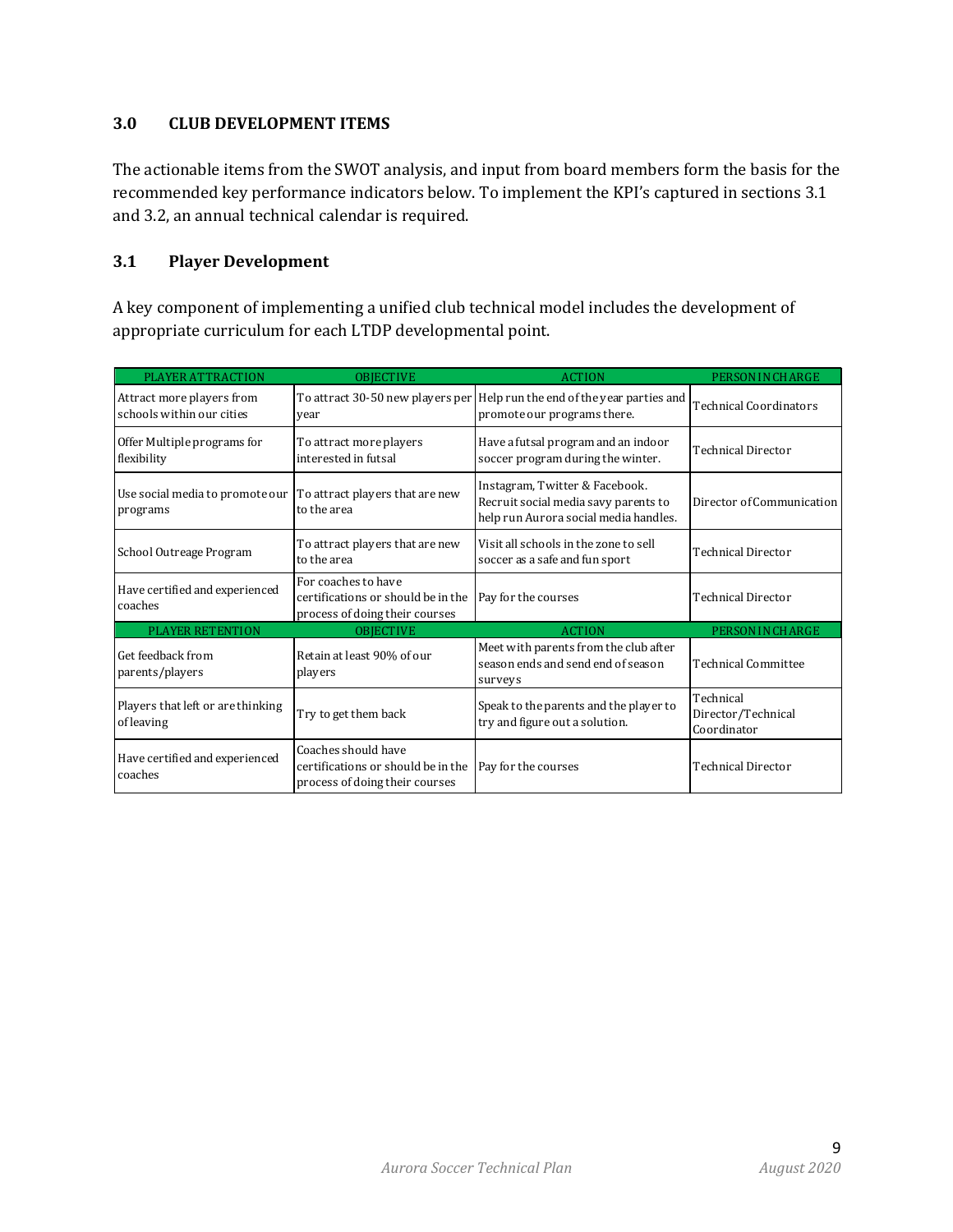#### **3.2 Coach Development**

A major gap in coach development has been the reliance on SYSI to provide training courses. The provision of weekly focused technical presentation to will both engage and continue to develop coaches. These sessions can be run/delivered by the TD and guest coaches on an ongoing basis.

| <b>COACH ATTRACTION</b>   | <b>OBJECTIVE</b>                                                                                      | <b>ACTION</b>                                                                                                    | PERSON IN CHARGE                               |
|---------------------------|-------------------------------------------------------------------------------------------------------|------------------------------------------------------------------------------------------------------------------|------------------------------------------------|
| Compensation              | Attract young enthusiatic and<br>experienced coaches that are<br>interested in developing the program | Pay Coaches for hours worked                                                                                     | <b>Technical Coordinator</b>                   |
| <b>Brand Awareness</b>    | Attract coaches in the region                                                                         | Social media, website and community<br>outreach                                                                  | Head of social Media                           |
| Coach Identity Program    | Ensuring our coaches are wearing<br>Aurora branded kits and looking<br>professional                   | Supply all coaches with Aurora branded<br>coaching shirts                                                        | Technical Coordinator                          |
| <b>Coaching resources</b> | Help the staff to be more organized                                                                   | Use of Session Planner software                                                                                  | <b>Technical Director</b>                      |
| <b>COACH RETENTION</b>    | <b>OBJECTIVE</b>                                                                                      | <b>ACTION</b>                                                                                                    | PERSON IN CHARGE                               |
| <b>Coach Education</b>    | Get more qualified Coaches                                                                            | Explain the coach's pathway. Help them<br>register to courses and reimburse them for it<br>once they pass.       | <b>Technical Director</b>                      |
| Compensation              | Keep as many coaches from the<br>previous year.                                                       | Pay raise for coaches that get their<br>certification.                                                           | <b>Technical Coordinator</b>                   |
| Coach Appreciation        | Keep coaches engaged and motivated                                                                    | Organise meetings/appreciation events with<br>Coaches after every tournament and season                          | President                                      |
| <b>COACH DEVELOPMENT</b>  | <b>OBJECTIVE</b>                                                                                      | <b>ACTION</b>                                                                                                    | PERSON IN CHARGE                               |
| Coaching clinics          | Help all the coaches to develop their<br>coaching ability                                             | Tech staff runs a session with a youth team.                                                                     | Technical Director / Technical<br>Coordinators |
| Promoting female coache   | Transition female youth & senior<br>players to coaching.                                              | Educate the players on how they can help the<br>next generation and get involved within the<br>club by coaching. | <b>Technical Director</b>                      |
| Feedback                  | Continuous input on delivery and<br>content                                                           | Evaluation of coaching with TD, and parent<br>feedback                                                           | Technical Director/Tech. Comm                  |
| Mentorship Program        | Help all the coaches to develop their<br>coaching ability                                             | Follow up with coaches                                                                                           | <b>Technical Comm</b>                          |
| <b>VALUATIONS/FEEDBAC</b> | <b>OBJECTIVE</b>                                                                                      | <b>ACTION</b>                                                                                                    | PERSON IN CHARGE                               |
| Player Evaluation         | Help players understand progression                                                                   | Complete Standardized Coach Evaluation and<br>feedback.                                                          | Coach/Tech. Admin                              |
| <b>Coach Evaluation</b>   | Help all the coaches to develop their<br>coaching ability                                             | Evaluation provided to all Coaches by TD, and Technical Director                                                 |                                                |

## **3.3 Use of Technology**

- a. Aurora soccer club is currently piloting the use of Skill Shark software for player evaluation. The current scope will be expanded to include both in-season evaluations, and the ability to generate in-season and end of season player assessment by coaches in a timely manner.
	- i. Develop age appropriate standardized templates (according to LTPD) benchmarks for evaluation
	- ii. Develop a progress report template to capture several in season player evaluations to enable tracking and benchmarking